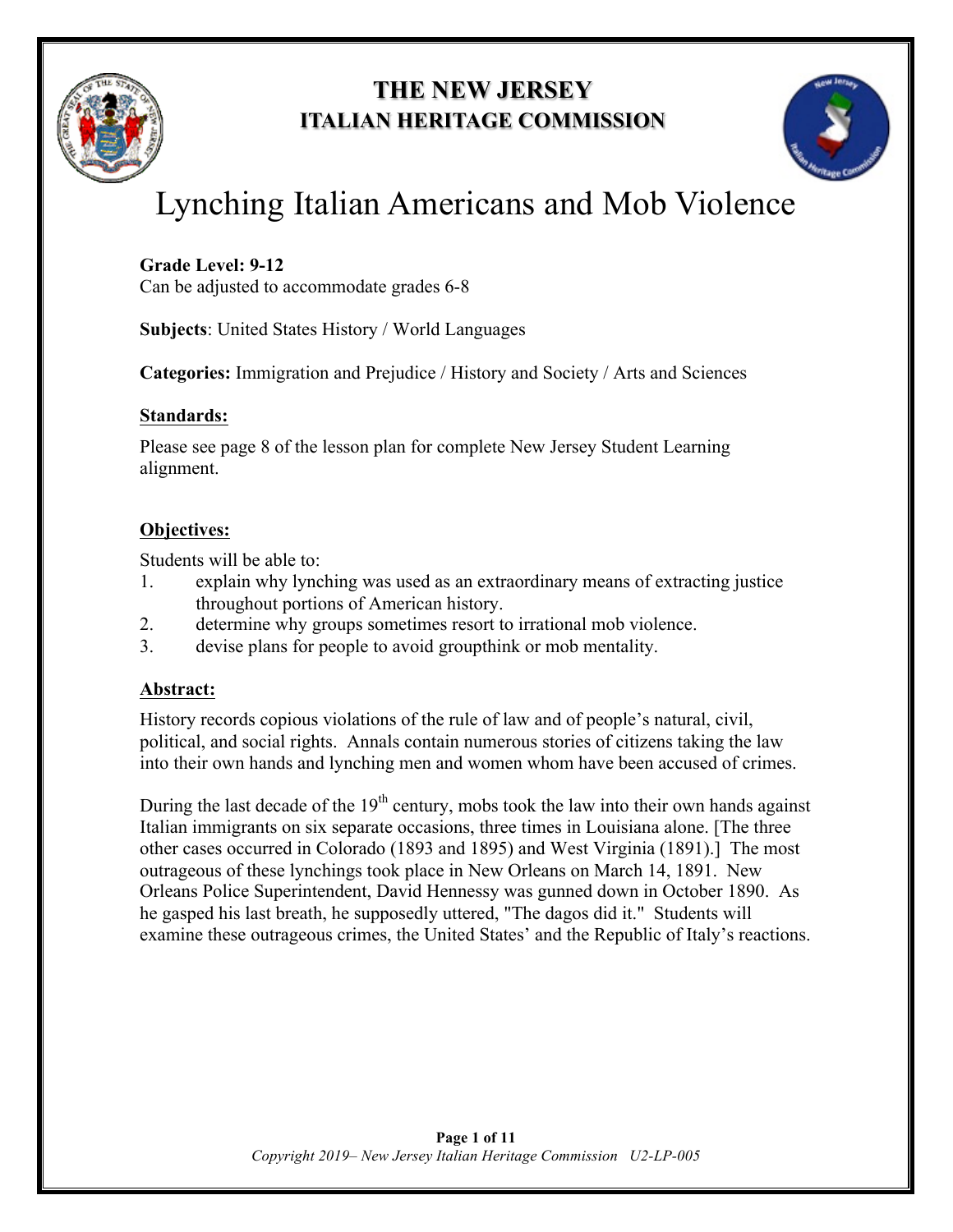## **Background:**

History records copious violations of the rule of law and of people's natural, civil, political, and social rights. Annals contain numerous stories of citizens taking the law into their own hands and lynching men and women whom have been accused of crimes. Sadly, many times, people more quickly resorted to lynching when the accused were members of ethnic, religious, or racial minorities. There have been lynchings of African-Americans, Catholics, Jews, Latinos, and Chinese, along with lynchings of Italians throughout periods of American history.

During the last decade of the nineteenth-century, mobs took the law into their own hands against Italian immigrants on six separate occasions, three times in Louisiana alone. [The three other cases occurred in Colorado (1893 and 1895) and West Virginia (1891).] The most outrageous of these lynchings took place in New Orleans on March 14, 1891. New Orleans Police Superintendent, David Hennessy was gunned down in October 1890. As he gasped his last breath, he supposedly uttered, "The dagos did it." Officials quickly arrested numerous area Italians and attributed the slaying to Mafia activity. After a public meeting where people called the Italians "not quite white," a mob gathered shouting "Hang the dagos!!" To avenge the murder of a popular police superintendent unrestrained mobs went into the city jail and beat, clubbed, and shot eleven Italian prisoners to death. Afterward, an investigation into the mob violence excused the actions of the mob.

The government of Italy responded by cutting off diplomatic relations with the United States and threatening to declare war.

### **Procedures:**

- I. On the day prior to the lesson, review the history of American lynching with the class.
	- a. Explain to students that mob violence had a very long history.
	- b. The word *lynch* comes from the American Revolution.
		- i. Virginia Militia Colonel Charles Lynch of Virginia, along with others, confronted Tories and criminal elements with "swift" extraordinary justice, in the absence of a stable judiciary.
	- c. "Lynching" gained acceptance in the American mindset because it was practiced on the expanding frontier, where formal avenues of justice were lacking or nonexistent.
- II. Previous Nights Homework
	- a. Have students begin their research at "The History of Lynching" https://www.legendsofamerica.com/ah-lynching/
	- b. Have students identify the article's thesis or main point.
		- i. Have them then list seven supporting details.
- III. Day of Lesson Procedures
	- a. Talk with the class about prejudice and group behavior.
	- b. Brain storm on the board *Would a mob take the law into their own hands*?
		- i. Possible answers:
		- ii. They don't believe that the courts will serve out adequate justice.

#### **Page 2 of 11**

*Copyright 2019– New Jersey Italian Heritage Commission U2-LP-005*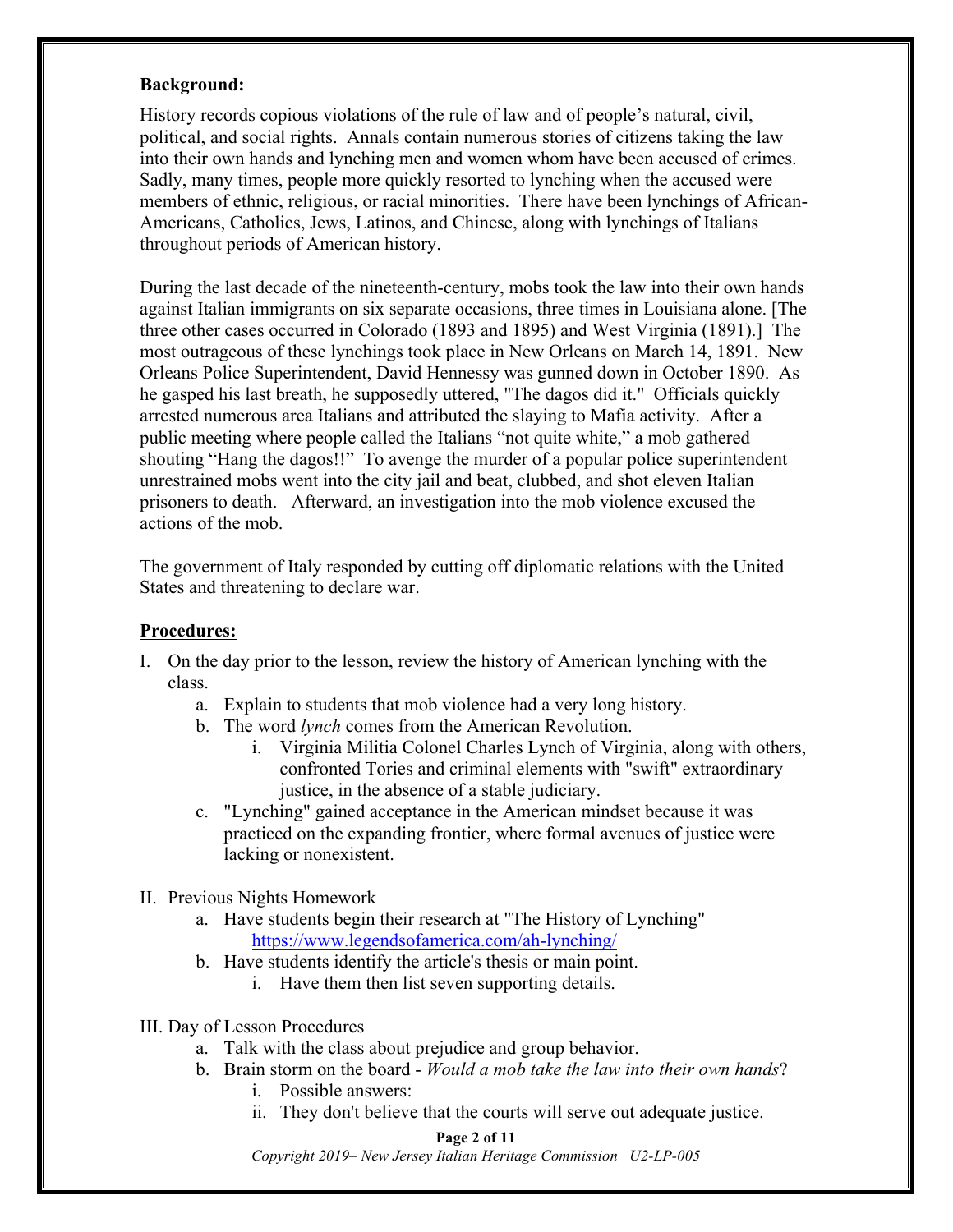- iii. They have great sympathy for the victim of a crime.
- iv. They have a particular dislike or hatred for the accused.
- v. The accused is a member of a racial, ethnic, or religious minority, and
- the mob wants to assert and demonstrate dominance.
- vi. The mob has an irrational fear of the minority group.
- IV. Ask the class if they have ever experienced group emotions.
- V. Assign class teams to review the following web sites, or print these articles for them to review.
	- i. Boko Haram's Slaughter of Christians in Nigeria. https://www.charismanews.com/world/71833-about-200-christiansmurdered-in-heinous-killing-spree
	- ii. ISIS Beheads 21 Coptic Egyptians in Libya. https://time.com/3710610/libya-coptic-christians-isis-egypt/
	- iii. Tallulah Lynching Guns, Goats, & Italians" The Tallulah Lynching of 1899

```
http://www.rootsweb.com/~lamadiso/articles/lynchings.htm# ftn2
iv. Nativists Riots Philadelphia
```
- https://unlearnedhistory.blogspot.com/2015/09/philadelphia-bibleriots-of-1844.html
- v. Fallujah https://www.sfgate.com/news/article/Horror-at-Fallujah-SAVAGE-ATTACK-Bodies-2772639.php
- vi. Lynching Israelis MIDDLE EAST Lynch mob's brutal attack http://news.bbc.co.uk/1/hi/world/middle\_east/969778.stm
- VI. Instruct the students to determine:
	- a. whether the mob violence was spontaneous or was it directed?
	- b. whether a crime or injustice (or the perception that a crime or injustice) had been committed had led the mob to violence?
	- c. whether the mob attacked others because of racial, ethnic, or religious reasons.
	- d. how the mob justified their violence.
	- e. what were the real reasons the mob resorted to violence.
	- f. what could be done by a member of perpetrating group to stop the mob from resorting to violence?
	- g. what could be done by a member of the victim group, if anything, to stop the assaults by the perpetrating group?
- VII. Class activity, or as a written assignment for homework.
- VIII. Once the groups have done their research and have answered
	- i. the questions, bring them back together.
	- ii. Ask the students to determine whether the lynchings of the nineteenth and early twentieth centuries were of the same nature as the mob violence found in riots and in reactions to war.
	- iii. Does bigotry play a major role in all these types of group violence?

#### **Page 3 of 11** *Copyright 2019– New Jersey Italian Heritage Commission U2-LP-005*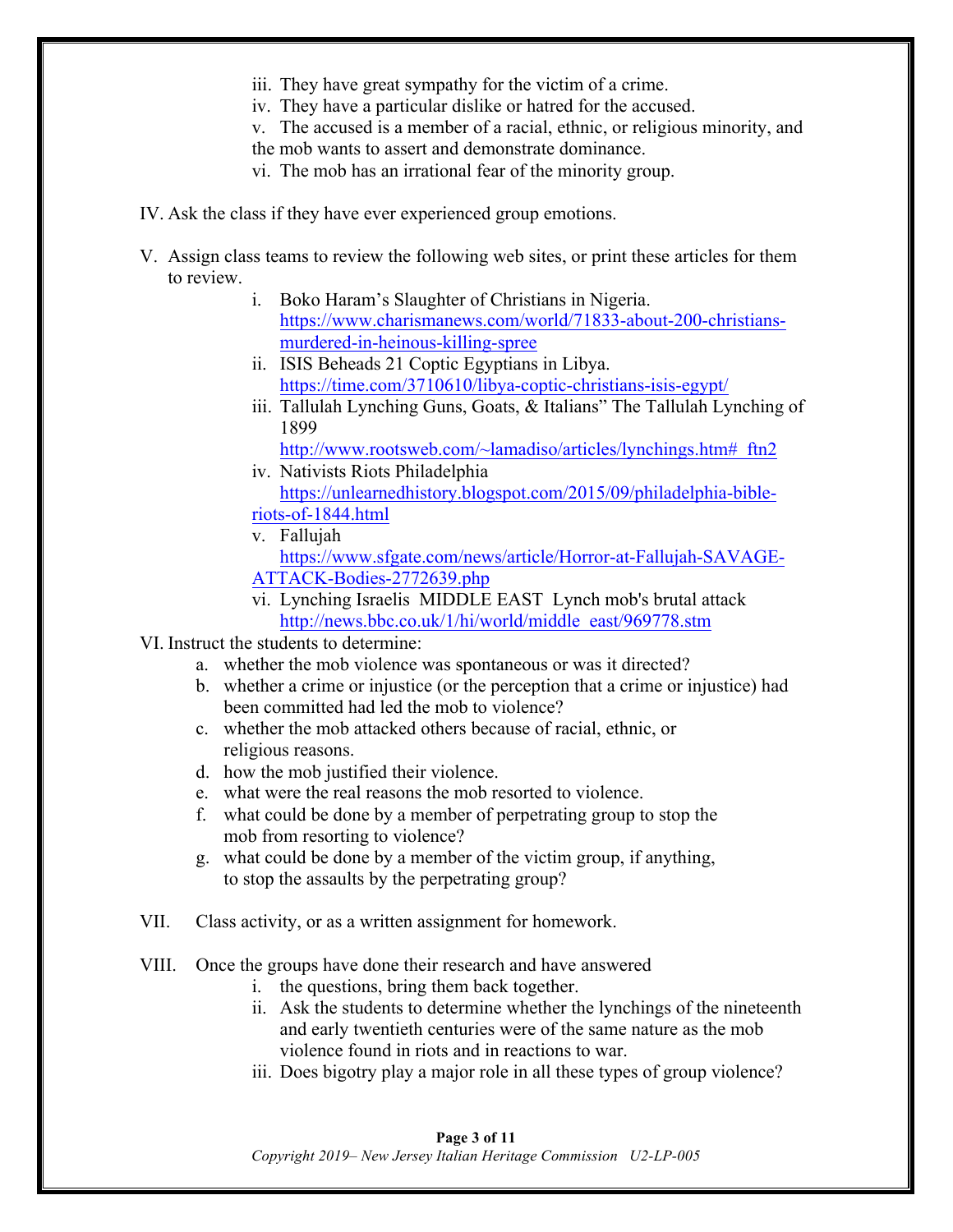#### **Assessment:**

Have students play the role of a Federal agent sent to the any state in the Union in 1890. The agent has been given the task of convincing the population why they should never participate in lynching. The agent must explain to the population why lynching was wrong in itself and why lynching will hurt society as a whole. Have the students create a ten-step plan to effectuate their goal.

Use a teacher-made checklist. Make sure all steps can realistically be implemented for 1890 America.

## **Extension:**

Have students go to: https://www.nola.com/opinions/james\_gill/article\_50917537-f435-5542-b02d-06e16817916e.html Ask students to play the role of an Italian American Federal agent, an Italian American community leader or a Catholic priest or bishop. They have been asked by President Harrison to explain to the Italian American community what the Federal Government has done to remedy the situation that allowed the lynching of Italians in Louisiana. Students must have an understanding of the Federal nature of the American government to explain why their power was limited in the late  $19<sup>th</sup>$  century.

Have the same students explain what President Cleveland did to rectify the situation that allowed the lynching of Italians in Colorado.

https://www.infoplease.com/homework-help/us-documents/state-union-address-grovercleveland-december-2-1895

Ask the students whether the Italian Government should accept these explanations and proposals.

### **Resources:**

Alexander DeConde. *Half Bitter, Half Sweet: An Excursion into Italian-American History*. New York, 1971.

Richard Gambino. *Blood of my Blood: The Dilemma of the Italian-Americans*. Garden City, 1974.

James Allen, editor. *Without Sanctuary: Lynching Photography in America.* Twin Palms Publishing, 2000.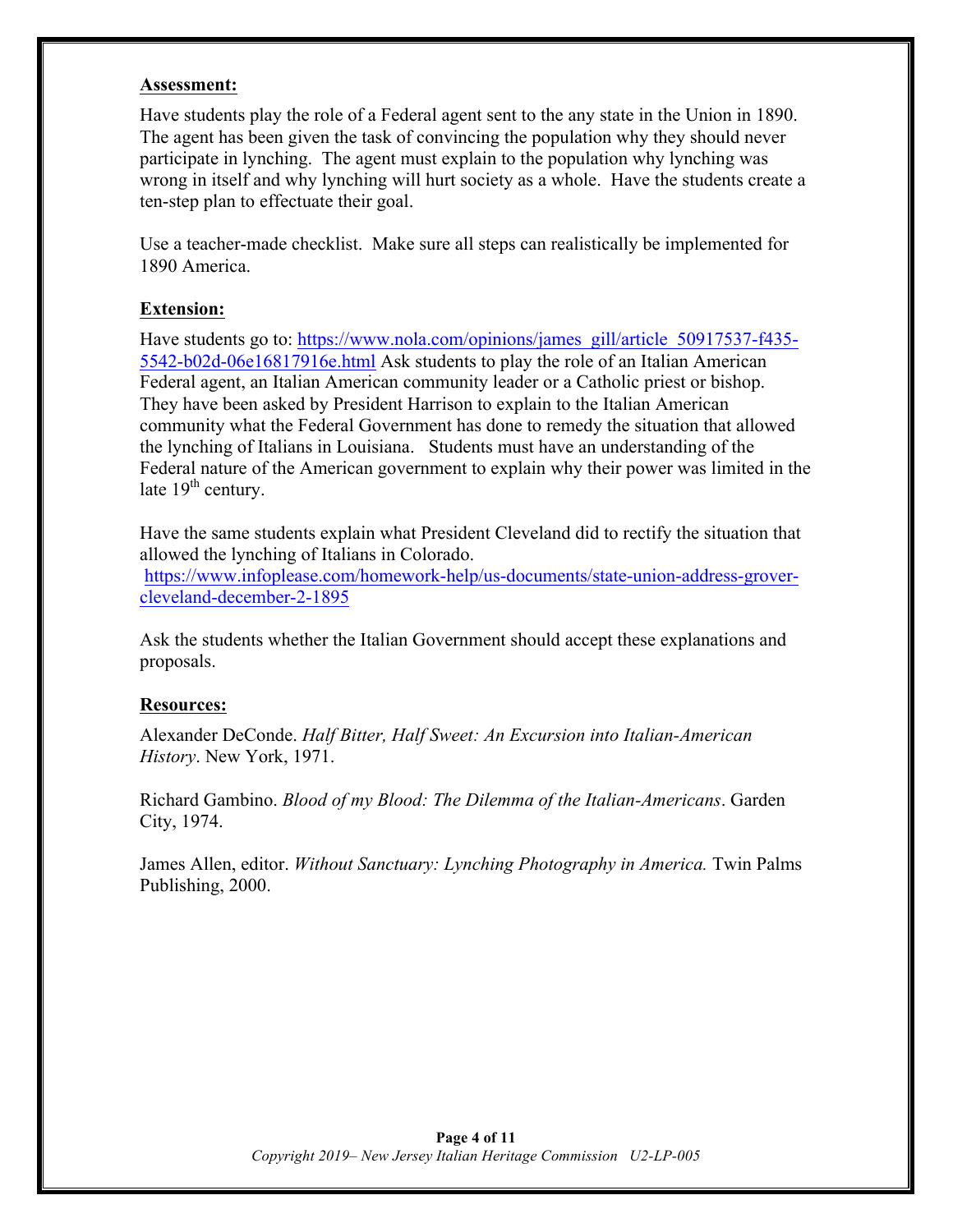## **Supplemental Information** Lynching Italian Americans and Mob Violence

The word *lynch* comes from the American Revolution. Virginia Militia Colonel Charles Lynch of Virginia, along with others, confronted Tories and criminal elements with "swift" extraordinary justice, in the absence of a stable judiciary. "Lynching" gained acceptance in the American mindset because it was practiced on the expanding frontier where formal avenues of justice were lacking or nonexistent.

Hundreds of lynchings took place during the late nineteenth century and early twentieth century, especially in cases where the population did not believe that a perpetrator or alleged perpetrator of a crime would receive the full penalty of the law. Many times mobs would attack minority prisoners, especially African Americans, in attempts to show racial, ethnic, religious, or cultural dominance.

The lynching of eleven Sicilians in New Orleans in 1891 was the largest and most outrageous mass lynching in United States history. The lynchings had taken place on March 14, 1891. New Orleans Police Superintendent, David Hennessy was gunned down in October 1890. As he gasped his last breath, he supposedly uttered, "The dagos did it." Officials quickly arrested numerous area Italians and attributed the slaying to Mafia activity. After a public meeting where people called the Italians "not quite white," a mob gathered shouting "Hang the dagos!!" To avenge the murder of a popular police superintendent, unrestrained mobs went into the city jail and beat, clubbed, and shot eleven Italian prisoners to death.

Ironically, many of Hennessy defenders had rioted against his father when he was superintendent seventeen years prior. As police superintendent, the elder Hennessy had defended the Republican Reconstruction government against city residents known as "White Leaguers" who were formerly loyal to the Confederacy and then loyal to the Democratic Party. During the Battle of Liberty Place, September 14, 1874, Hennessy held out against "White Leaguers," until former Confederate General, James Longstreet, entered the fray, now leading with Union soldiers. Longstreet and Hennessy defeated the "White Leaguers" and defended the government. The former Confederates, known as "White Leaguers" now rioted against Italian immigrants, in defense of the elder Hennessey's son, David.

Afterward, an investigation into the mob violence excused the actions of the lynchers. The lynching provoked a serious international crisis between the United States and the Kingdom of Italy that almost led to war. The Italian government threatened to cut off diplomatic relations with the United States and demanded that the United States provide restitution to the families of the victims. Unfortunately, the person who actually murdered Hennessey was never found.

Not caring about the precarious situation their actions would put their nation in, five years later a mob of fifty men invaded the jail in St. Charles Parish, Louisiana. The mob assaulted six Italians and hanged three of the unfortunate prisoners. Even though news

> **Page 5 of 11** *Copyright 2019– New Jersey Italian Heritage Commission U2-LP-005*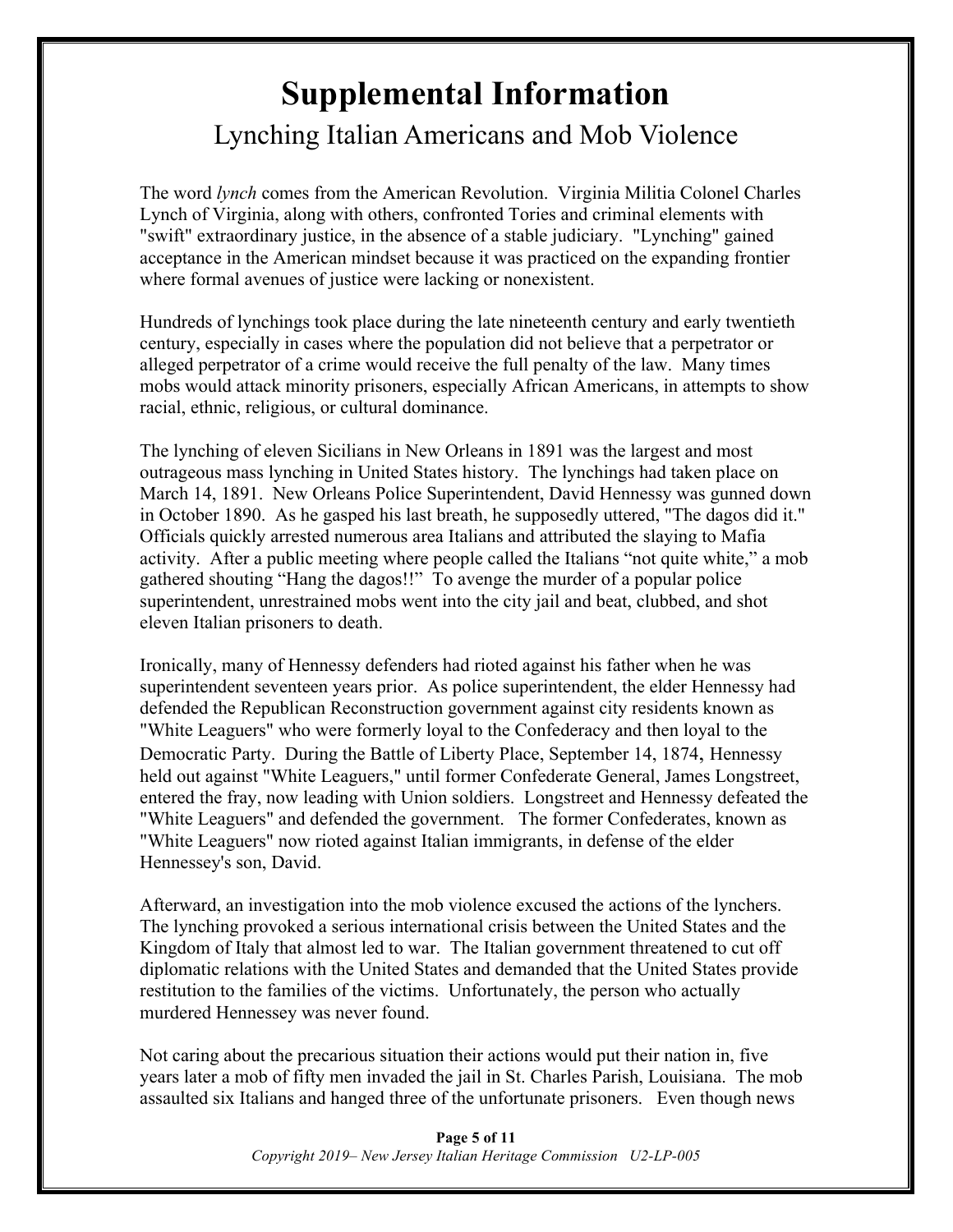reports record that Parish officials and leaders may have participated in the outrage, a jury of locals rendered that the Italians "came to their death by being lynched by parties unknown."

The third incident took place in Tallulah, Louisiana, a small village in Madison Parish. There were only five Italian men in the whole town. On July 20, 1899, a fierce mob brutally lynched three men and forced the other two Italians who lived in nearby in Milliken's Bend to run for their lives. All of the victims were natives of Cefalu, Sicily. They were fruit vendors and kept small groceries in the town. The case is complicated in that one of the victims, Frank Defatta, had been accused of a number of violent acts in the past. A dispute between Dr. Hodge and Defatta erupted into violence that eventually led to the hanging of three Italian men. The source of friction between Hodge and Defratta was a number of goats that Defatta had allowed to roam freely near his shop. The goats would disturb Hodge at night when they wandered onto his porch. After warning Defatta to keep the goats off of his property, Hodge shot one of the animals when it wandered onto his porch. The incident erupted into a violent confrontation between the Italian men of the village and the native born American men. Details of what exactly transpired are cloudy, but after giving the Italian men some time to leave the town, the Americans captured three of the men and hanged them.

The case became more complicated when the Italian government issued protests to the United States government. Governor Foster of Louisiana reported to the U. S. State Department that under the Louisiana Constitution of 1879, the Italian men were considered naturalized citizens of Louisiana and outside the protection of the Italian government.

Baron Fava launched an investigation of the incident for the Italian government, however. He met stiff resistance, even after he discovered some African-American witnesses, one of whom was murdered as a warning for everyone else to remain silent. The American Secretary of State, John Hay gave the Louisiana government all of Fava's findings, but Louisiana did nothing to prosecute the lynch mob. Hay had to explain the dual or federal nature of the American government to the Italian government. On January 29, 1901 Hay then had President William McKinley ask the United States Congress for indemnities for the victim's families. Fortunately, the Congress honored the President's request, but the lynchers themselves, were never brought to justice.

There were other incidents of violence committed against Italians because of their ethnic identity in the United States. Later in 1901 a mob in Irwin, Mississippi, killed two Italians. Then, in December 1907, a riot broke out in Jackson Parish, Louisiana between African Americans and Italians immigrants. The African Americans looked upon Italian laborers as interlopers who had stolen their jobs from them. A number of Italians were killed. Again, the Italian Consul in New Orleans had to demand that the guilty parties be punished. The new Governor, Newton C. Blanchard maintained that Parish officials could handle the investigation and refused to interfere. For Italian immigrants in Louisiana, the danger continued and real justice was in very short supply.

#### **Sources:**

**Page 6 of 11** *Copyright 2019– New Jersey Italian Heritage Commission U2-LP-005*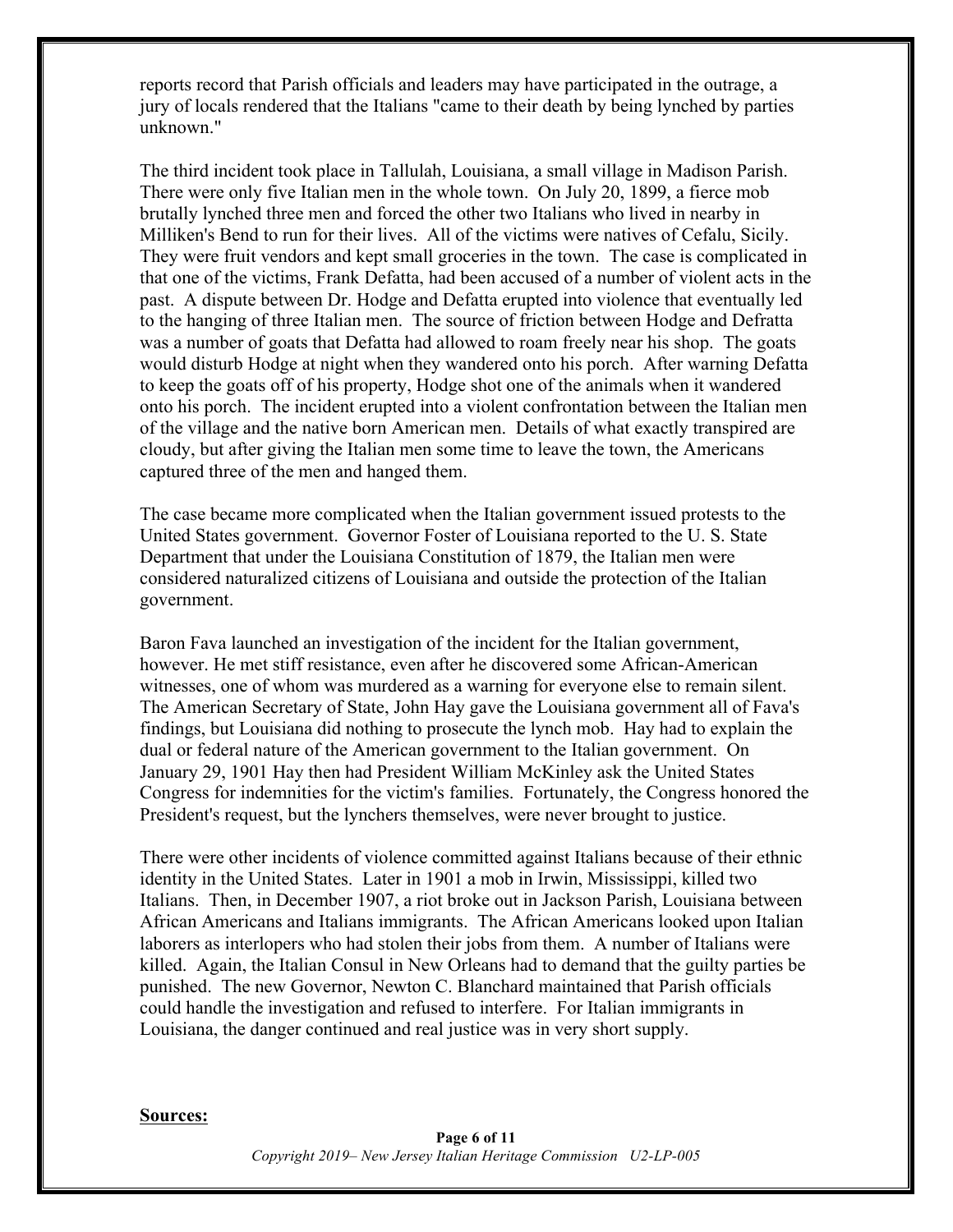The National Italian American Foundation. *Milestones of the Italian American Experience.* http://www.niaf.org/ year\_1891.asp

Edward F. Haas. "Guns, Goats, and Italians: the Tallulah Lynching of 1899." *North Louisiana Historical Association*, vol. XIII, Nos. 2 & 3, 1982. http://www.rootsweb.com/~lamadiso/articles/lynchings.htm#\_ftn2.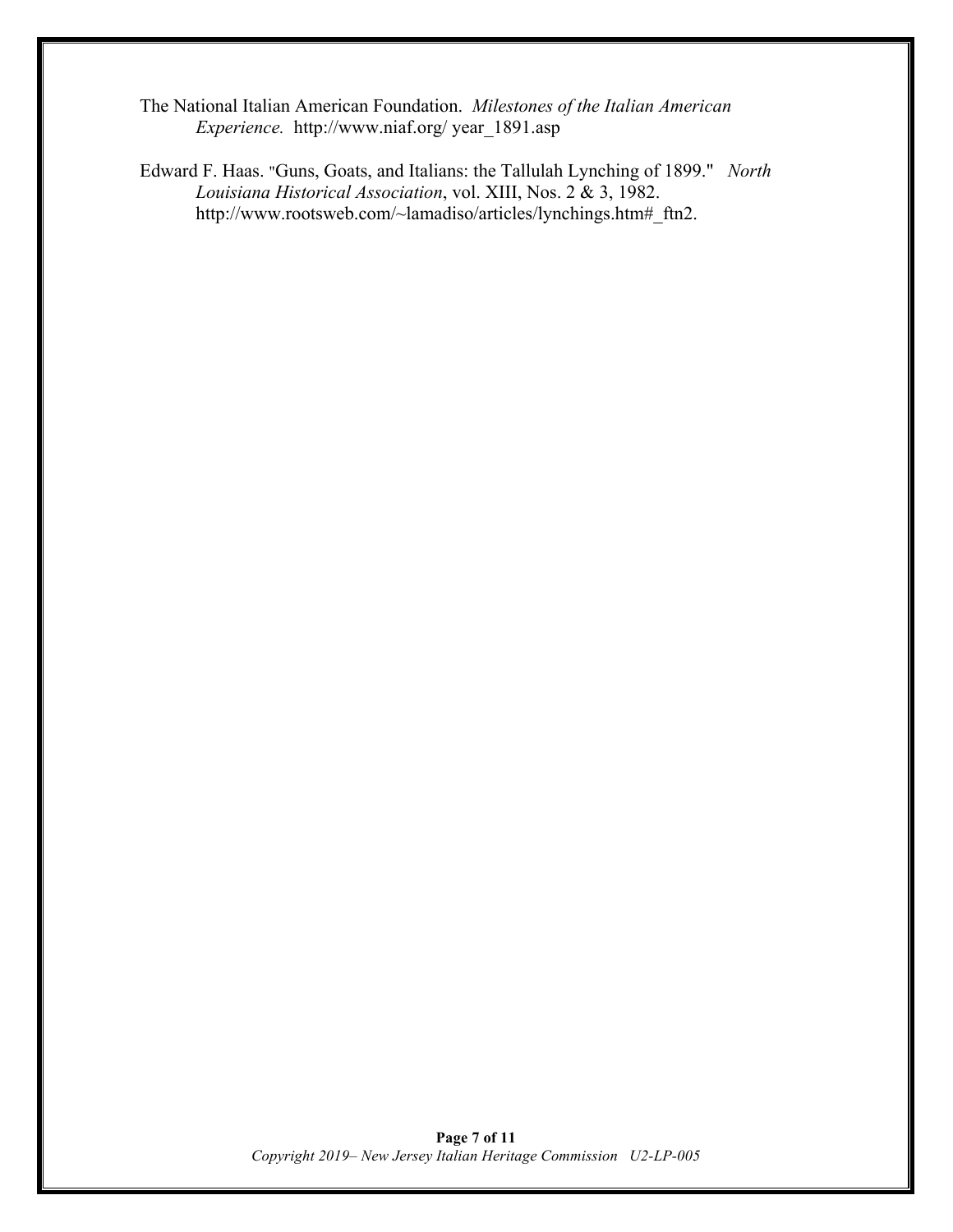## **New Jersey Student Learning Standards Social Studies**

6.1.12.D.5.d Relate varying immigrants' experiences to gender, race, ethnicity, or occupation**.**

## **English Language Arts**

RL.9-10.1. Cite strong and thorough textual evidence and make relevant connections to support analysis of what the text says explicitly as well as inferentially, including determining where the text leaves matters uncertain.

RL.9-10.2. Determine a theme or central idea of a text and analyze in detail its development over the course of the text, including how it emerges and is shaped and refined by specific details, and provide an objective summary of the text.

RI.9-10.3 Analyze how the author unfolds an analysis or series of ideas or events, including the order in which the points are made, how they are introduced and developed, and the connections that are drawn between them.

RI.9-10.6 Determine an author's point of view or purpose in a text and analyze how an author uses rhetoric to advance that point of view or purpose.

RI.9-10.7 Analyze the representation of a subject or a key scene in two different artistic mediums, including what is emphasized or absent in each work (e.g., Auden's "Musée des Beaux Arts" and Breughel's Landscape with the Fall of Icarus

RI.9-10.8 Delineate and evaluate the argument and specific claims in a text, assessing whether the reasoning is valid and the evidence is relevant and sufficient; identify false statements and fallacious reasoning.

RL.11-12.1. Cite strong and thorough textual evidence and make relevant connections to support analysis of what the text says explicitly as well as inferences drawn from the text, including determining where the text leaves matters uncertain.

RL.11-12.2. Determine two or more themes or central ideas of a text and analyze their development over the course of the text, including how they interact and build on one another to produce a complex account, and provide an objective summary of the text.

RI.11-12.3 Analyze a complex set of ideas or sequence of events and explain how specific individuals, ideas, or events interact and develop over the course of the text.

**Page 8 of 11** *Copyright 2019– New Jersey Italian Heritage Commission U2-LP-005*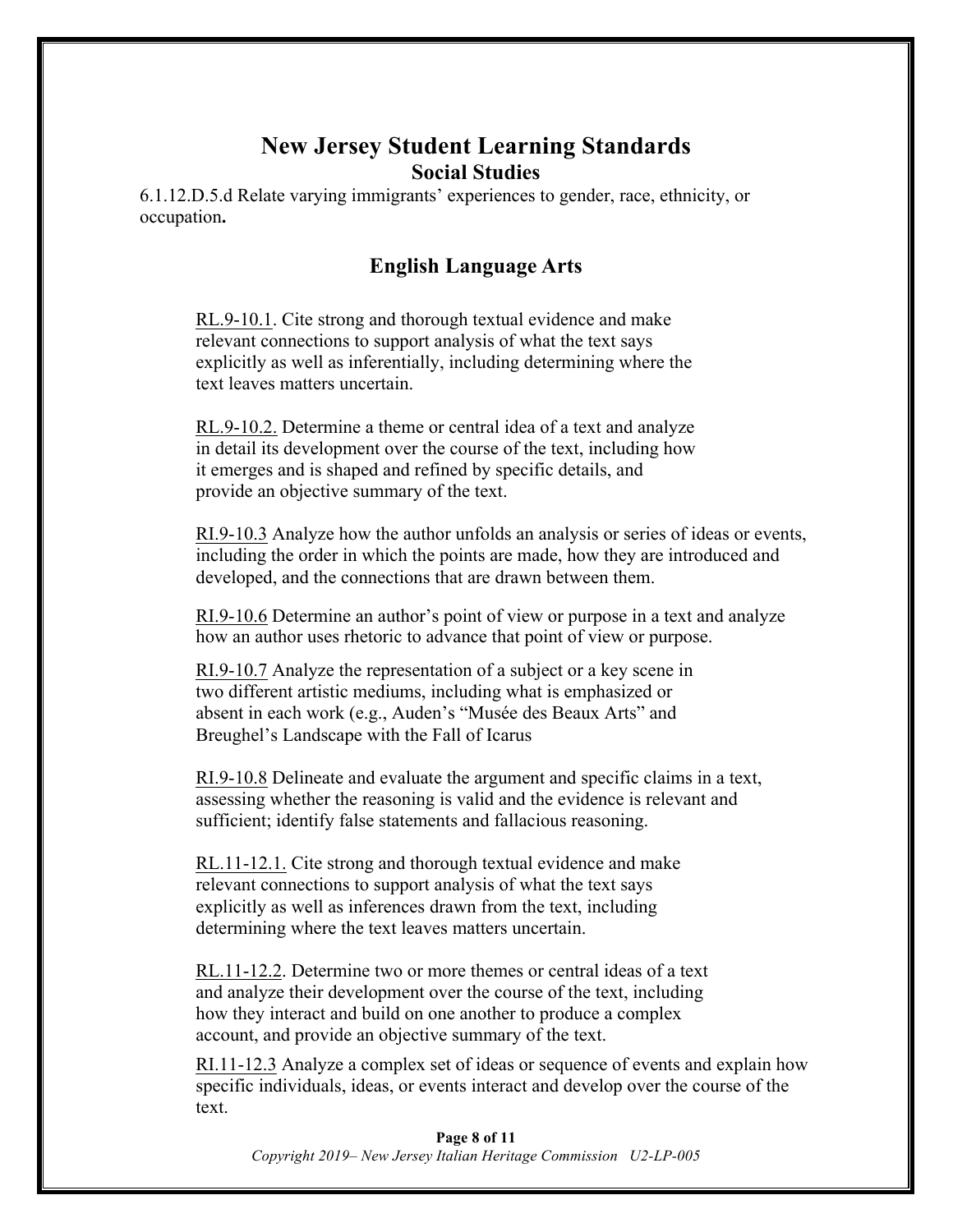RI.11-12.6 Determine an author's point of view or purpose in a text in which the rhetoric is particularly effective, analyzing how style and content contribute to the power, persuasiveness or beauty of the text.

RI.11-12.7 Analyze multiple interpretations of a story, drama, or poem (e.g., recorded or live production of a play or recorded novel or poetry), evaluating how each version interprets the source text. (e.g., Shakespeare and other authors.)

RI.11-12.8 Delineate and evaluate the reasoning in seminal U.S. texts, including the application of constitutional principles and use of legal reasoning (e.g., in U.S. Supreme Court majority opinions and dissents) and the premises, purposes, and arguments in works of public advocacy (e.g., *The Federalist*, presidential addresses).

SL.9-10.1. Initiate and participate effectively in a range of collaborative discussions (one-on-one, in groups, and teacher-led) with peers on grades 9–10 topics, texts, and issues, building on others' ideas and expressing their own clearly and persuasively.

SL.9-10.1a. Come to discussions prepared, having read and researched material under study; explicitly draw on that preparation by referring to evidence from texts and other research on the topic or issue to stimulate a thoughtful, well-reasoned exchange of ideas.

SL.9-10.1b. Collaborate with peers to set rules for discussions (e.g. informal consensus, taking votes on key issues, presentation of alternate views); develop clear goals and assessment criteria (e.g. student developed rubric) and assign individual roles as needed.

SL.9-10.1c. Propel conversations by posing and responding to questions that relate the current discussion to broader themes or larger ideas; actively incorporate others into the discussion; and clarify, verify, or challenge ideas and conclusions.

SL.9-10.1d. Respond thoughtfully to various perspectives, summarize points of agreement and disagreement and justify own views. Make new connections in light of the evidence and reasoning presented.

SL.9-10.2. Integrate multiple sources of information presented in diverse media or formats (e.g., visually, quantitatively, qualitatively, orally) evaluating the credibility and accuracy of each source

SL.9-10.4. Present information, findings and supporting evidence clearly, concisely, and logically. The content, organization, development, and style are appropriate to task, purpose, and audience.

SL.9-10.6. Adapt speech to a variety of contexts and tasks, demonstrating command of formal English. (See grades 9–10 Language standards 1 and 3 for specific expectations.)

**Page 9 of 11** *Copyright 2019– New Jersey Italian Heritage Commission U2-LP-005*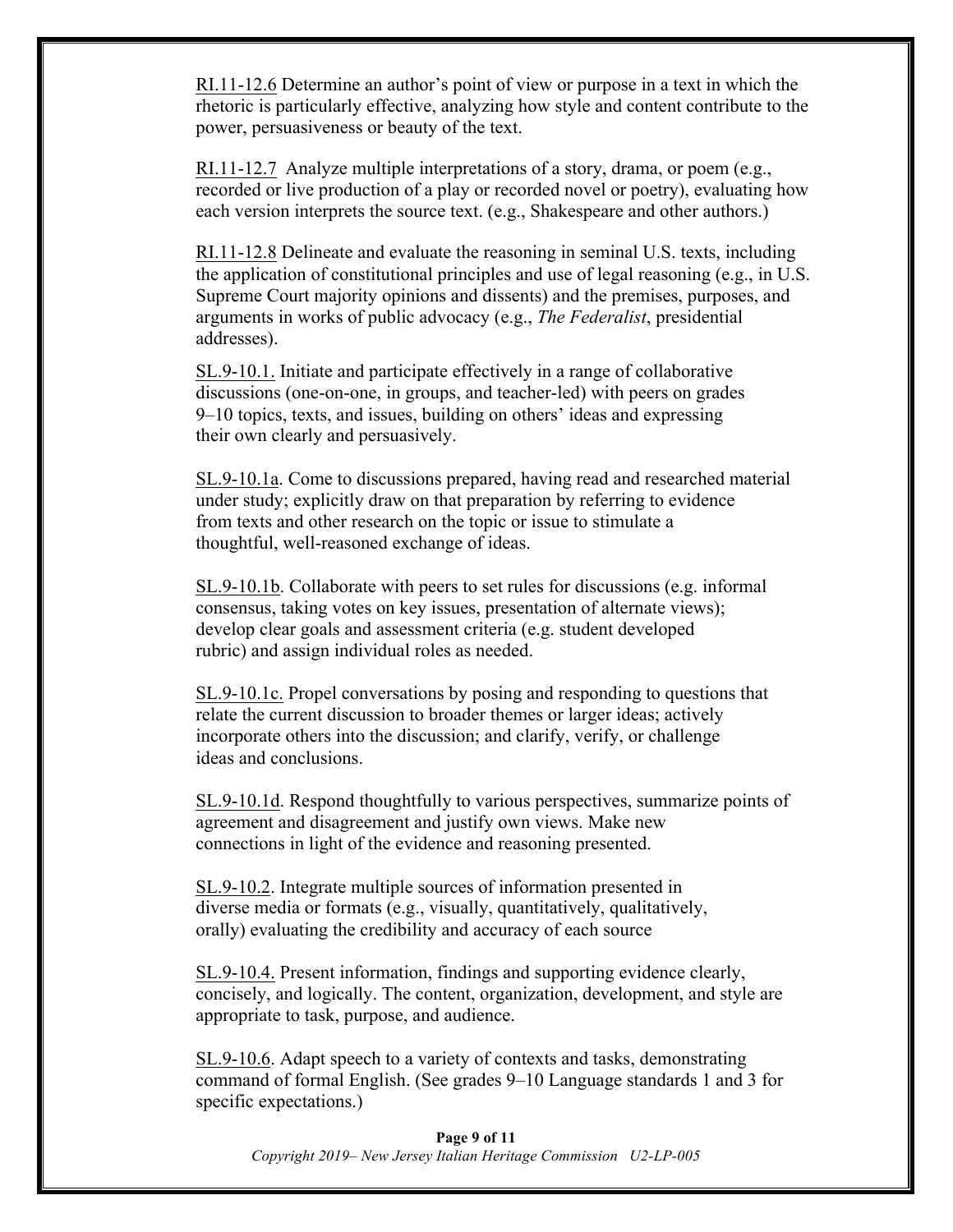SL.11-12.1. Initiate and participate effectively in a range of collaborative discussions (one-on- one, in groups, and teacher-led) with peers on grades 11–12 topics, texts, and issues, building on others' ideas and expressing their own clearly and persuasively.

SL.11-12.1a. Come to discussions prepared, having read and researched material under study; explicitly draw on that preparation by referring to evidence from texts and other research on the topic or issue to stimulate a thoughtful, well reasoned exchange of ideas.

SL.11-12.1b. Collaborate with peers to promote civil, democratic discussions and decision-making, set clear goals and assessments (e.g., student developed rubrics), and establish individual roles as needed.

SL.11-12.1c. Propel conversations by posing and responding to questions that probe reasoning and evidence; ensure a hearing for a full range of positions on a topic or issue; clarify, verify, or challenge ideas and conclusions; and promote divergent and creative perspectives.

SL.11-12.1d. Respond thoughtfully to diverse perspectives; synthesize comments, claims, and evidence made on all sides of an issue; resolve contradictions when possible; and determine what additional information or research is required to deepen the investigation or complete the task.

SL.11-12.2. Integrate multiple sources of information presented in diverse media or formats (e.g., visually, quantitatively, qualitatively, orally) evaluating the credibility and accuracy of each source.

SL.11-12.4. Present information, findings and supporting evidence clearly, concisely, and logically. The content, organization, development, and style are appropriate to task, purpose, and audience.

SL.11-12.6 Adapt speech to a variety of contexts and tasks, demonstrating a command of formal English when indicated or appropriate. (See grades 11–12 Language standards 1 and 3 here for specific expectations.)

RH.9-10.1. Accurately cite strong and thorough textual evidence, to support analysis of primary and secondary sources, attending to such features as the date and origin of the information.

RH.9-10.3. Analyze in detail a series of events described in a text; draw connections between the events, to determine whether earlier events caused later ones or simply preceded them.

RH.9-10.6. Compare the point of view of two or more authors in

**Page 10 of 11** *Copyright 2019– New Jersey Italian Heritage Commission U2-LP-005*